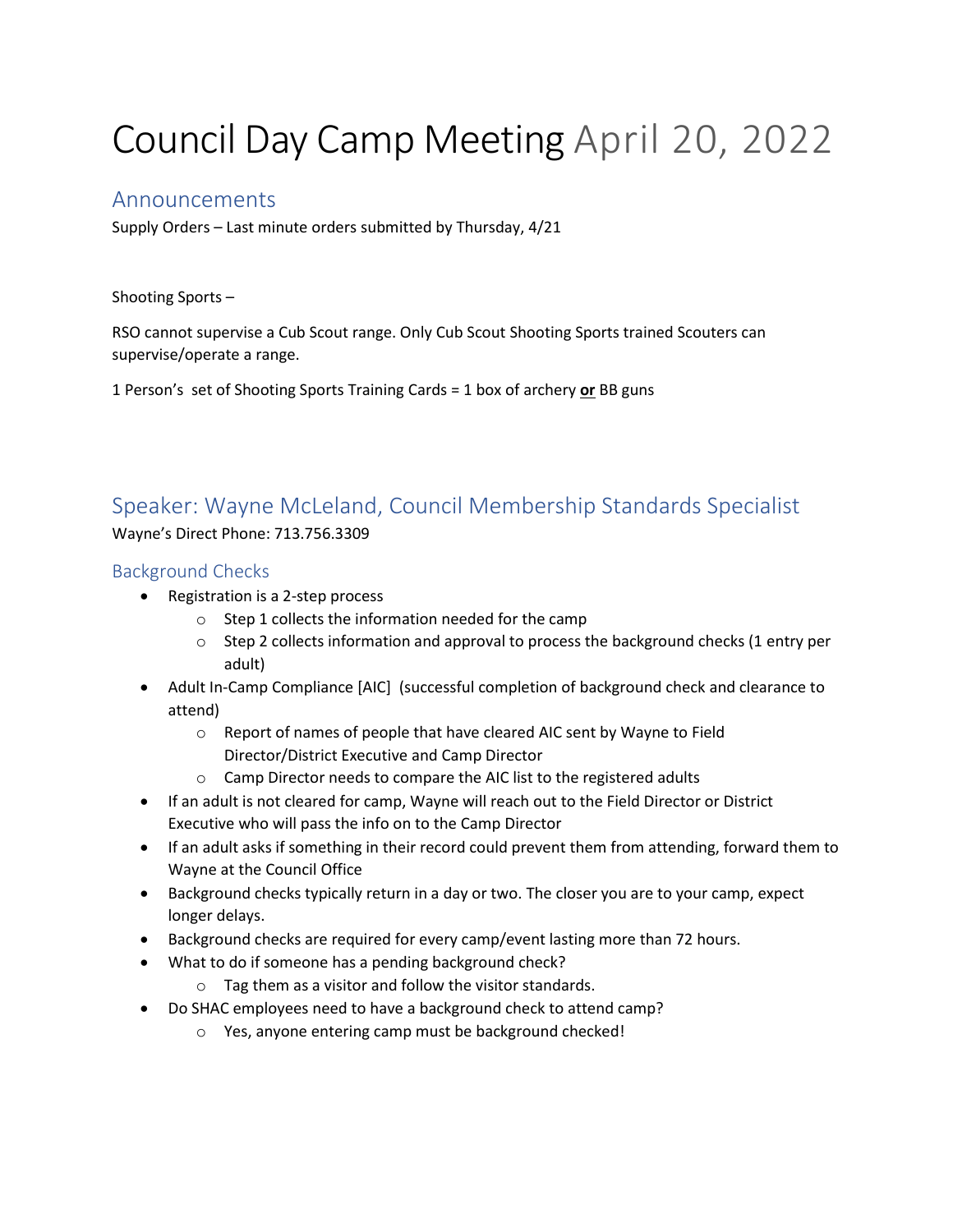### Certificates of Insurance

- Camp Directors need to complete the 2022 Request for Certificate of Insurance form and send it to Wayne ASAP.
- Be sure to provide the facility contact: name, phone, and address
- Send a copy of the unsigned usage agreement with the request to Wayne so that it can be forwarded to Brandon. Camp Staff and District/Field Executives cannot sign agreements.
	- o Any that have been signed by the DE/FD do not need to be resigned this year.
- PRINT Proof of Coverage [2022-council-hsr-proof-description-of-coverage.pdf](https://www.samhoustonbsa.org/Data/Sites/1/media/program/2022-council-hsr-proof-description-of-coverage.pdf)  [\(samhoustonbsa.org\)](https://www.samhoustonbsa.org/Data/Sites/1/media/program/2022-council-hsr-proof-description-of-coverage.pdf)

#### Incident Reports

- If an accident happens, treat it on-site when possible.
- Advanced medical care:
	- o Send the injured to seek needed care
	- o Fill out the Incident Reporting Tool within 24 hours and send it to Wayne so that he can follow up and provide additional information on the Council-paid secondary insurance policy that covers up to a maximum of \$15,000 after the family's primary insurance has been properly billed.
- Complete IRT for seizures and any other known illnesses, even if the parents communicate it in advance.
- Complete the IRT for YPT-related incidents, security events, COVID conduct violations, arrests, custody issues at camp, etc.
- It is better to complete the IRT and have a document trail than let it go undocumented.

#### Medical Insurance

- If a family does not have medical insurance during camp:
	- o SHAC's secondary insurance becomes primary
	- $\circ$  Contact Wayne and let him know so that he can provide you with a copy of the claim form that MUST be destroyed after the event ends.
		- The form can only go to the injured family without insurance in the event of an injury requiring medical care.

## Quartermaster Supply Information

Speaker: Denis Olheiser

- Quartermaster Requests should be turned in ASAP
- Use the Day Camp Quartermaster form: [Quartermaster Order](https://day-camp.shac.org/quartermaster-order)  Day Camp, SHAC
- Where to get your items:
	- o North Spring area (George Strake, Iron Horse, Orion, Phoenix)
	- o West Camp Brosig
	- o South Stafford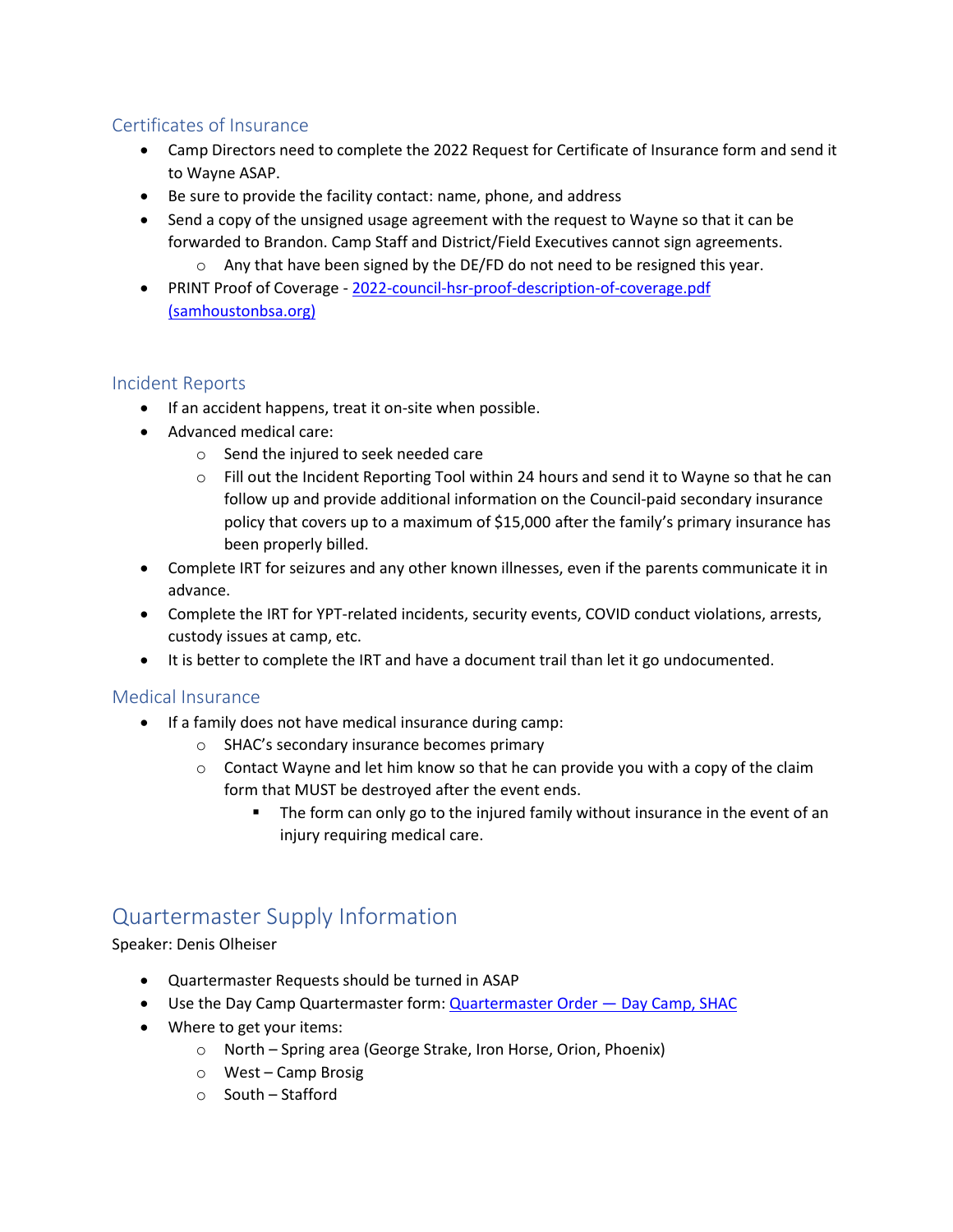- o East
- Newer Items available:
	- $\circ$  Misting stations provides a light amount of mist
		- Brosig has Cub Washes
	- o Circulation Fans Add to additional items at the bottom of the forms
	- $\circ$  Sanitation Stations SHAC is ordering specific hand wash stations with hold open spouts; 2 per camp; put on your order form!
- Items that need to be picked up from Council:
	- o Shooting Sports equipment
	- o Radios/Walkie Talkies
	- o Target Faces
	- o Binoculars
	- o Leatherwork Kits
	- o Compasses
	- o Stop Watches
	- o Potable water hose
	- o Hand Wash Stations
	- o Measuring Wand (for measuring linear distance for marking ranges)
- Pickup info:
	- o Always bring ample vehicles and helpers!
	- o Expect a load to take about 45 minutes
- Submit a supplemental QM request if you need additional items
	- o Only put in the extra items.
- Pop-up Canopies
	- $\circ$  Pull them down if a storm is expected, fully collapsed is better or at least fully lowered
	- o Use stakes, ask for extra during pickup

#### Shooting Sports Equipment

Speaker: Becca Franco

- Demonstrated the Shooting Sports equipment checkout form to be used during pickup.
- Barricades, traffic cones (quivers), T-Posts, T-Post Pullers

Items supplied by the camp:

- BBs
- Targets
- String
- Caution Tape
- Painters/Masking Tape
	- o To mark damaged/malfunctioning equipment

## Texas Badge

Revision is near completion and will include Lions and Tigers!